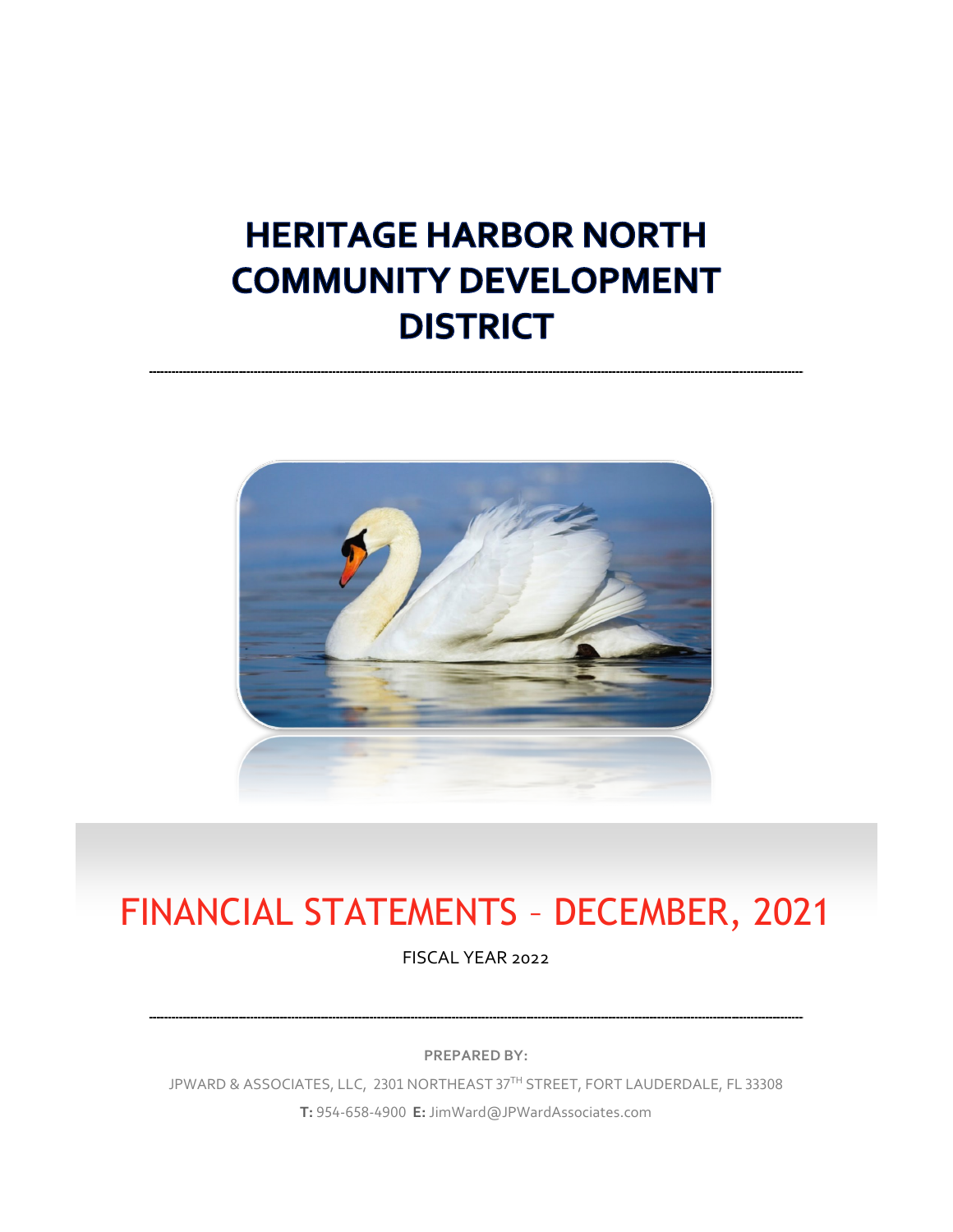**Balance Sheet ‐ All Funds and Account Groups**

**as of December 31, 2021**

|                                             | <b>Governmental Funds</b> |                   |    |                           |   |             |     |                              |    |             |     |                     |                      |            |                   |            |
|---------------------------------------------|---------------------------|-------------------|----|---------------------------|---|-------------|-----|------------------------------|----|-------------|-----|---------------------|----------------------|------------|-------------------|------------|
|                                             | <b>General Fund</b>       |                   |    | <b>Debt Service Funds</b> |   |             |     | <b>Capital Projects Fund</b> |    |             |     |                     |                      |            |                   |            |
|                                             |                           |                   |    |                           |   |             |     |                              |    |             |     | <b>General Long</b> | <b>General Fixed</b> |            | <b>Totals</b>     |            |
|                                             |                           | <b>Operations</b> |    | Series 2014               |   | Series 2017 |     | Series 2014                  |    | Series 2017 |     | <b>Term Debt</b>    |                      | Assets     | (Memorandum Only) |            |
| <b>Assets</b>                               |                           |                   |    |                           |   |             |     |                              |    |             |     |                     |                      |            |                   |            |
| <b>Cash and Investments</b>                 |                           |                   |    |                           |   |             |     |                              |    |             |     |                     |                      |            |                   |            |
| General Fund - Invested Cash                | \$                        | 173,554           | \$ |                           | Ś |             | Ś   |                              | Ś  |             | \$  |                     | Ś                    |            | Ś                 | 173,554    |
| Capital Projects Fund                       |                           |                   |    |                           |   |             |     |                              |    |             |     |                     |                      |            |                   |            |
| <b>Construction Account</b>                 |                           |                   |    |                           |   |             |     |                              |    |             |     |                     |                      |            |                   |            |
| Deferred Cost Account                       |                           |                   |    |                           |   |             |     |                              |    |             |     |                     |                      |            |                   |            |
| Cost of Issuance                            |                           |                   |    |                           |   |             |     |                              |    |             |     |                     |                      |            |                   |            |
| Debt Service Funds                          |                           |                   |    |                           |   |             |     |                              |    |             |     |                     |                      |            |                   |            |
| Revenue Account                             |                           |                   |    | 461,417                   |   | 1,061,451   |     |                              |    |             |     |                     |                      |            |                   | 1,522,867  |
| Excess Revenue - Subordinated Bonds         |                           |                   |    |                           |   | 77,962      |     |                              |    |             |     |                     |                      |            |                   | 77,962     |
| <b>Excess Reserve</b>                       |                           |                   |    |                           |   | 1,181       |     |                              |    |             |     |                     |                      |            |                   | 1,181      |
| Reserve Account                             |                           |                   |    | 259,400                   |   | 18,998      |     |                              |    |             |     |                     |                      |            |                   | 278,398    |
| <b>Prepayment Account</b>                   |                           |                   |    | 1,396                     |   |             |     |                              |    |             |     |                     |                      |            |                   | 1,396      |
| <b>Interest Accounts</b>                    |                           |                   |    | 5                         |   | $\mathbf 0$ |     |                              |    |             |     |                     |                      |            |                   | 5          |
| <b>Sinking Fund Accounts</b>                |                           |                   |    |                           |   |             |     |                              |    |             |     |                     |                      |            |                   |            |
| <b>Due from Other Funds</b>                 |                           |                   |    |                           |   |             |     |                              |    |             |     |                     |                      |            |                   |            |
| General Fund                                |                           |                   |    |                           |   |             |     |                              |    |             |     |                     |                      |            |                   |            |
| Debt Service Fund - Series 2014             |                           |                   |    |                           |   |             |     |                              |    |             |     |                     |                      |            |                   |            |
| Debt Service Fund - Series 2017             |                           |                   |    |                           |   |             |     |                              |    |             |     |                     |                      |            |                   |            |
| <b>Due from Other Governments</b>           |                           |                   |    |                           |   |             |     |                              |    |             |     |                     |                      |            |                   |            |
| <b>Accrued Interest Receivable</b>          |                           |                   |    |                           |   |             |     |                              |    |             |     |                     |                      |            |                   |            |
| <b>Accounts Receivable</b>                  |                           | 741               |    |                           |   |             |     |                              |    |             |     |                     |                      |            |                   | 741        |
| <b>Prepaid Expenses</b>                     |                           |                   |    |                           |   |             |     |                              |    |             |     |                     |                      |            |                   |            |
| Amount Available in Debt Service Funds      |                           |                   |    |                           |   |             |     |                              |    |             |     | 1,881,810           |                      |            |                   | 1,881,810  |
| Amount to be Provided by Debt Service Funds |                           |                   |    |                           |   |             |     |                              |    |             |     | 22,043,190          |                      |            |                   | 22,043,190 |
| <b>General Fixed Assets</b>                 |                           |                   |    |                           |   |             |     |                              |    |             |     |                     |                      | 12,324,253 |                   | 12,324,253 |
| Total Assets \$                             |                           | 174,295           |    | 722,218                   |   | 1,159,592   | \$. |                              | \$ |             | \$. | 23,925,000          | Ś.                   | 12,324,253 |                   | 38,305,358 |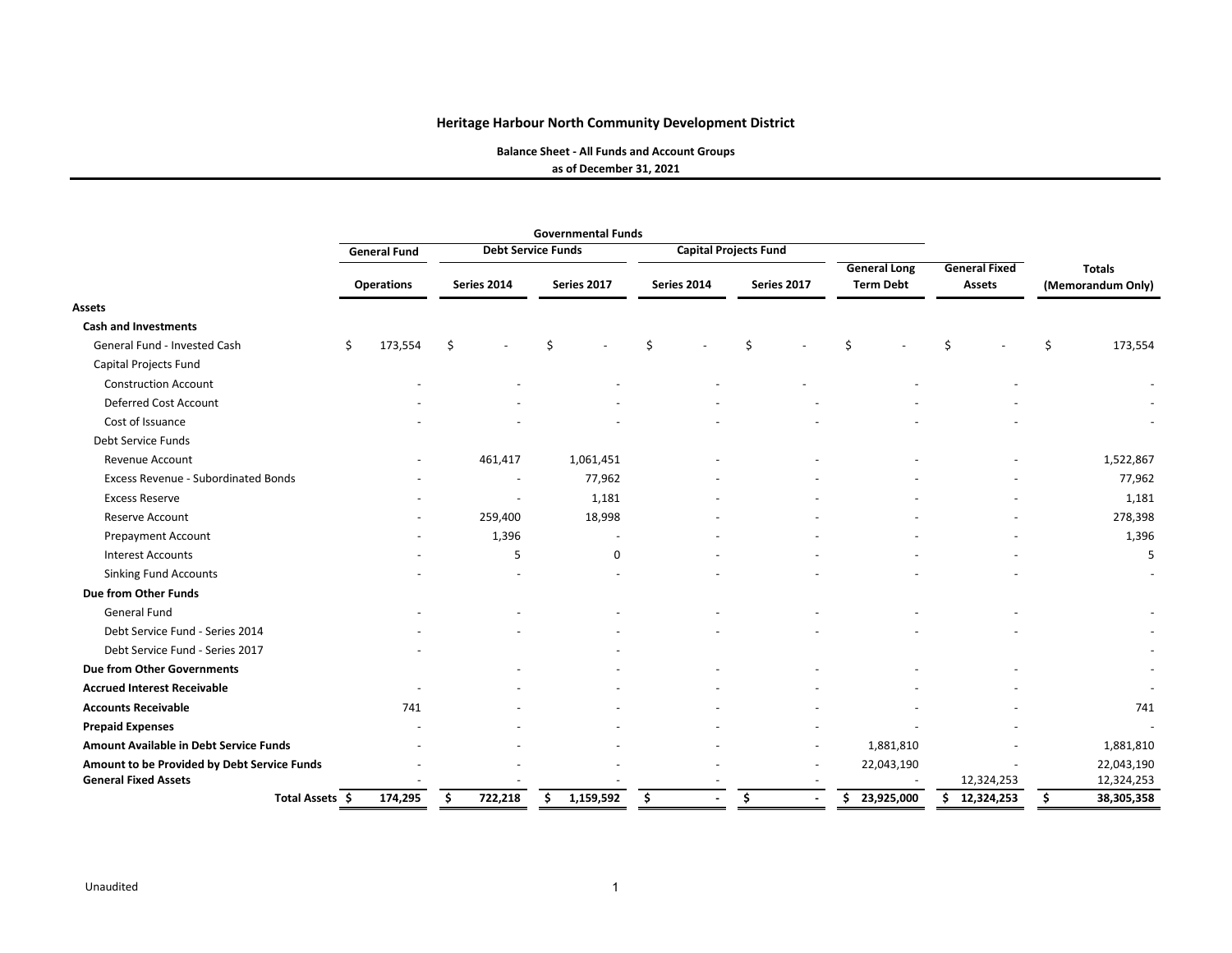**Balance Sheet ‐ All Funds and Account Groups**

**as of December 31, 2021**

|                                                     | <b>General Fund</b> |                                | <b>Debt Service Funds</b> |                                | <b>Capital Projects Fund</b> |                                         |                                       |                                    |  |
|-----------------------------------------------------|---------------------|--------------------------------|---------------------------|--------------------------------|------------------------------|-----------------------------------------|---------------------------------------|------------------------------------|--|
|                                                     | <b>Operations</b>   | Series 2014                    | Series 2017               | Series 2014                    | Series 2017                  | <b>General Long</b><br><b>Term Debt</b> | <b>General Fixed</b><br><b>Assets</b> | <b>Totals</b><br>(Memorandum Only) |  |
| <b>Liabilities</b>                                  |                     |                                |                           |                                |                              |                                         |                                       |                                    |  |
| <b>Accounts Payable &amp; Payroll Liabilities</b>   | Ś.                  | Ŝ.<br>$\overline{\phantom{a}}$ | Ŝ.                        | \$<br>$\overline{\phantom{0}}$ | \$                           | Ś.                                      | Ś.                                    | Ś                                  |  |
| <b>Due to Other Governments</b>                     |                     |                                |                           |                                |                              |                                         |                                       |                                    |  |
| Due to Other Funds                                  |                     |                                |                           |                                |                              |                                         |                                       |                                    |  |
| General Fund                                        |                     |                                |                           |                                |                              |                                         |                                       |                                    |  |
| Debt Service Fund - Series 2017                     |                     |                                |                           |                                |                              |                                         |                                       |                                    |  |
| Debt Service Fund - Series 2014                     |                     |                                |                           |                                |                              |                                         |                                       |                                    |  |
| <b>Bonds Payable - Series 2014</b>                  |                     |                                |                           |                                |                              | 7,145,000                               |                                       | 7,145,000                          |  |
| Bonds Payable - Series 2017                         |                     |                                |                           |                                |                              | 16,780,000                              |                                       | 16,780,000                         |  |
| <b>Total Liabilities</b>                            | -\$                 |                                | Ŝ.                        | Ŝ.                             | Ś.                           | 23,925,000<br>\$.                       | Ś                                     | 23,925,000                         |  |
| <b>Fund Equity and Other Credits</b>                |                     |                                |                           |                                |                              |                                         |                                       |                                    |  |
| <b>Investment in General Fixed Assets</b>           |                     |                                |                           |                                |                              |                                         | 12,324,253                            | 12,324,253                         |  |
| <b>Fund Balance</b>                                 |                     |                                |                           |                                |                              |                                         |                                       |                                    |  |
| Restricted                                          |                     |                                |                           |                                |                              |                                         |                                       |                                    |  |
| Beginning: October 1, 2020                          |                     | 503,313                        | 437,900                   |                                |                              |                                         |                                       | 941,213                            |  |
| <b>Results from Current Operations</b>              |                     | 218,905                        | 721,692                   |                                |                              |                                         |                                       | 940,597                            |  |
| Unassigned                                          |                     |                                |                           |                                |                              |                                         |                                       |                                    |  |
| Beginning: October 1, 2020                          | 111,181             |                                |                           |                                |                              |                                         |                                       | 111,181                            |  |
| <b>Results from Current Operations</b>              | 63,114              |                                |                           |                                |                              |                                         |                                       | 63,114                             |  |
| <b>Total Fund Equity and Other Credits</b>          | 174,295             | 722,218                        | 1,159,592                 |                                |                              |                                         | 12,324,253                            | 14,380,358                         |  |
| Total Liabilities, Fund Equity and Other Credits \$ | 174,295             | 722,218                        | 1,159,592                 | Ś                              | Ś.                           | 23,925,000<br>S.                        | 12,324,253<br>\$                      | 38,305,358                         |  |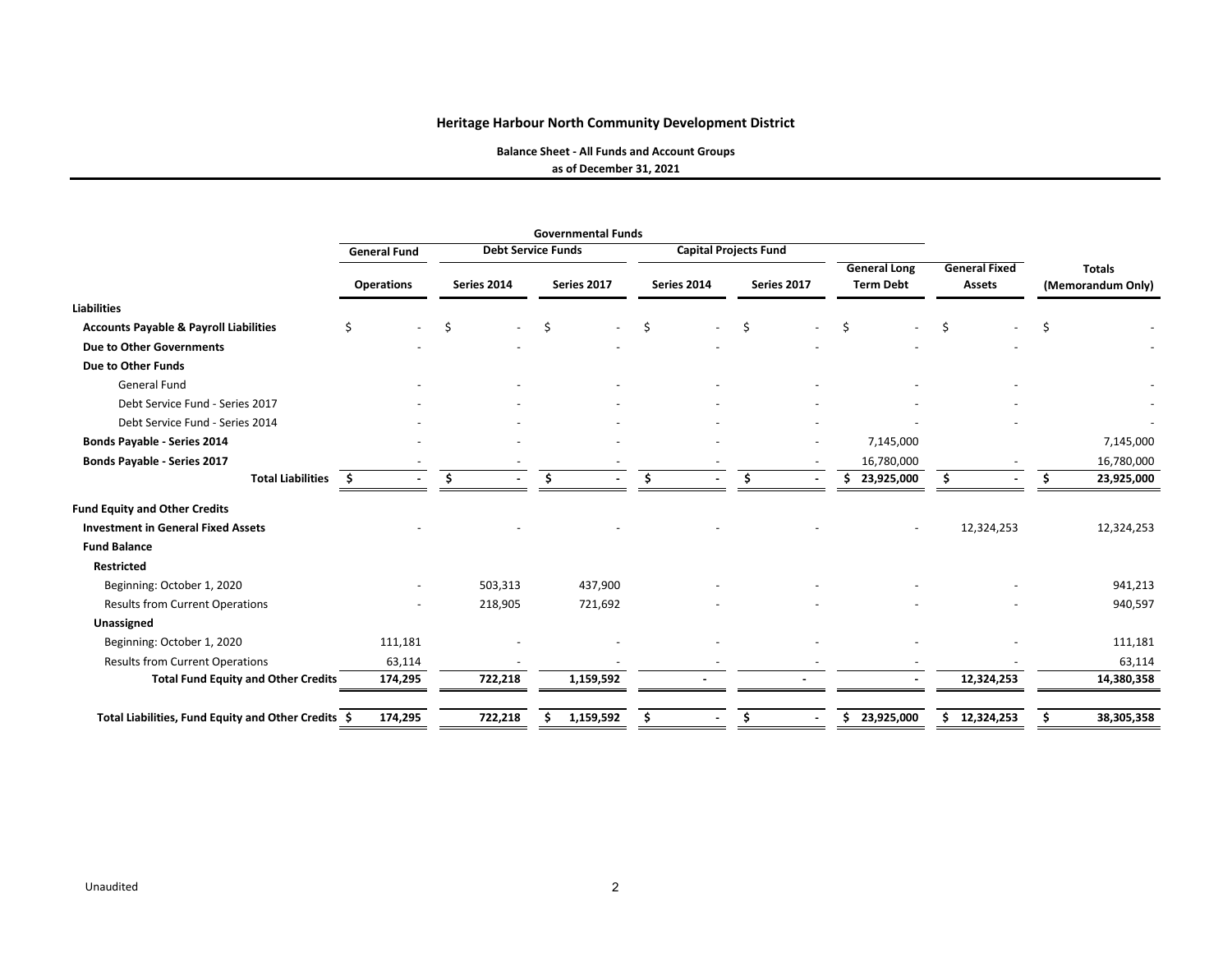#### **General Fund**

#### **Statement of Revenue, Expenditures and Changes in Fund Balance**

**for the period Ending December 31, 2021**

|                                              |    | October                  |    | November       | <b>December</b> | <b>Year to Date</b>      | Annual<br><b>Budget</b> | $%$ of<br><b>Budget</b> |  |
|----------------------------------------------|----|--------------------------|----|----------------|-----------------|--------------------------|-------------------------|-------------------------|--|
| <b>Revenue and Other Sources</b>             |    |                          |    |                |                 |                          |                         |                         |  |
| Carryforward                                 | \$ |                          | \$ |                | \$              |                          | \$                      | N/A                     |  |
| <b>Miscellaneous Revenue</b>                 |    |                          |    |                |                 |                          |                         | N/A                     |  |
| Interest                                     |    |                          |    |                |                 |                          |                         |                         |  |
| Interest - General Checking                  |    | 1                        |    | $\mathbf{1}$   | 7               | 10                       | 35                      | 28%                     |  |
| <b>Special Assessment Revenue</b>            |    |                          |    |                |                 |                          |                         |                         |  |
| Special Assessments - Uniform Method         |    | 532                      |    | 19,374         | 70,915          | 90,822                   | 116,950                 | 78%                     |  |
| Special Assessments - Non-Uniform Mthd       |    | $\overline{\phantom{a}}$ |    |                |                 | $\overline{\phantom{a}}$ |                         | N/A                     |  |
| <b>Total Revenue and Other Sources:</b>      | \$ | 533                      | \$ | 19,375         | \$<br>70,923    | 90,832                   | \$116,985               | 78%                     |  |
| <b>Expenditures and Other Uses</b>           |    |                          |    |                |                 |                          |                         |                         |  |
| Legislative                                  |    |                          |    |                |                 |                          |                         |                         |  |
| Board of Supervisor's Fees                   | \$ |                          | \$ |                | \$              |                          | \$<br>3,000             | 0%                      |  |
| Board of Supervisor's - FICA                 |    |                          |    |                |                 |                          | 230                     | 0%                      |  |
| <b>Executive</b>                             |    |                          |    |                |                 |                          |                         |                         |  |
| <b>Executive Salaries</b>                    |    | 4,039                    |    | 3,308          | 2,692           | 10,039                   | 37,500                  | 27%                     |  |
| <b>Executive Salaries - FICA</b>             |    | 380                      |    | 253            | 253             | 886                      | 3,480                   | 25%                     |  |
| <b>Executive Salaries - Insurance</b>        |    |                          |    | $\overline{a}$ | $\overline{a}$  | $\overline{a}$           |                         | 0%                      |  |
| <b>Financial and Administrative</b>          |    |                          |    |                |                 |                          |                         |                         |  |
| <b>Audit Services</b>                        |    | $\overline{a}$           |    | 2,000          | $\overline{a}$  | 2,000                    | 4,700                   | 43%                     |  |
| <b>Accounting Services</b>                   |    |                          |    | 460            | 491             | 951                      | 4,500                   | 21%                     |  |
| Assessment Roll Preparation                  |    | 923                      |    | $\overline{a}$ | 615             | 1,538                    | 8,000                   | 19%                     |  |
| Arbitrage Rebate Services                    |    |                          |    |                |                 | $\overline{a}$           | 1,000                   | 0%                      |  |
| <b>Manager Services</b>                      |    |                          |    |                |                 |                          |                         | N/A                     |  |
| <b>Professional Services</b>                 |    |                          |    |                |                 |                          |                         |                         |  |
| <b>District Manager Services</b>             |    |                          |    |                |                 |                          |                         | N/A                     |  |
| <b>Other Contractual Services</b>            |    |                          |    |                |                 |                          |                         |                         |  |
| Recording and Transcription                  |    |                          |    |                |                 |                          | 400                     | 0%                      |  |
| Legal Advertising                            |    |                          |    |                |                 |                          | 1,500                   | 0%                      |  |
| <b>Trustee Services</b>                      |    |                          |    |                | 4,760           | 4,760                    | 11,900                  | 40%                     |  |
| <b>Dissemination Agent Services</b>          |    |                          |    |                | $\overline{a}$  | $\overline{a}$           | 2,000                   | 0%                      |  |
| Property Appraiser Fees                      |    |                          |    |                | $\overline{a}$  | $\overline{a}$           | L,                      | N/A                     |  |
| <b>Bank Services</b>                         |    | 61                       |    | 106            | 58              | 225                      | 800                     | 28%                     |  |
| <b>Travel and Per Diem</b>                   |    |                          |    |                |                 |                          |                         | N/A                     |  |
| <b>Communications &amp; Freight Services</b> |    |                          |    |                |                 |                          |                         |                         |  |
| Telephone                                    |    |                          |    |                |                 |                          |                         | N/A                     |  |
| Postage, Freight & Messenger                 |    |                          |    |                |                 |                          | 200                     | 0%                      |  |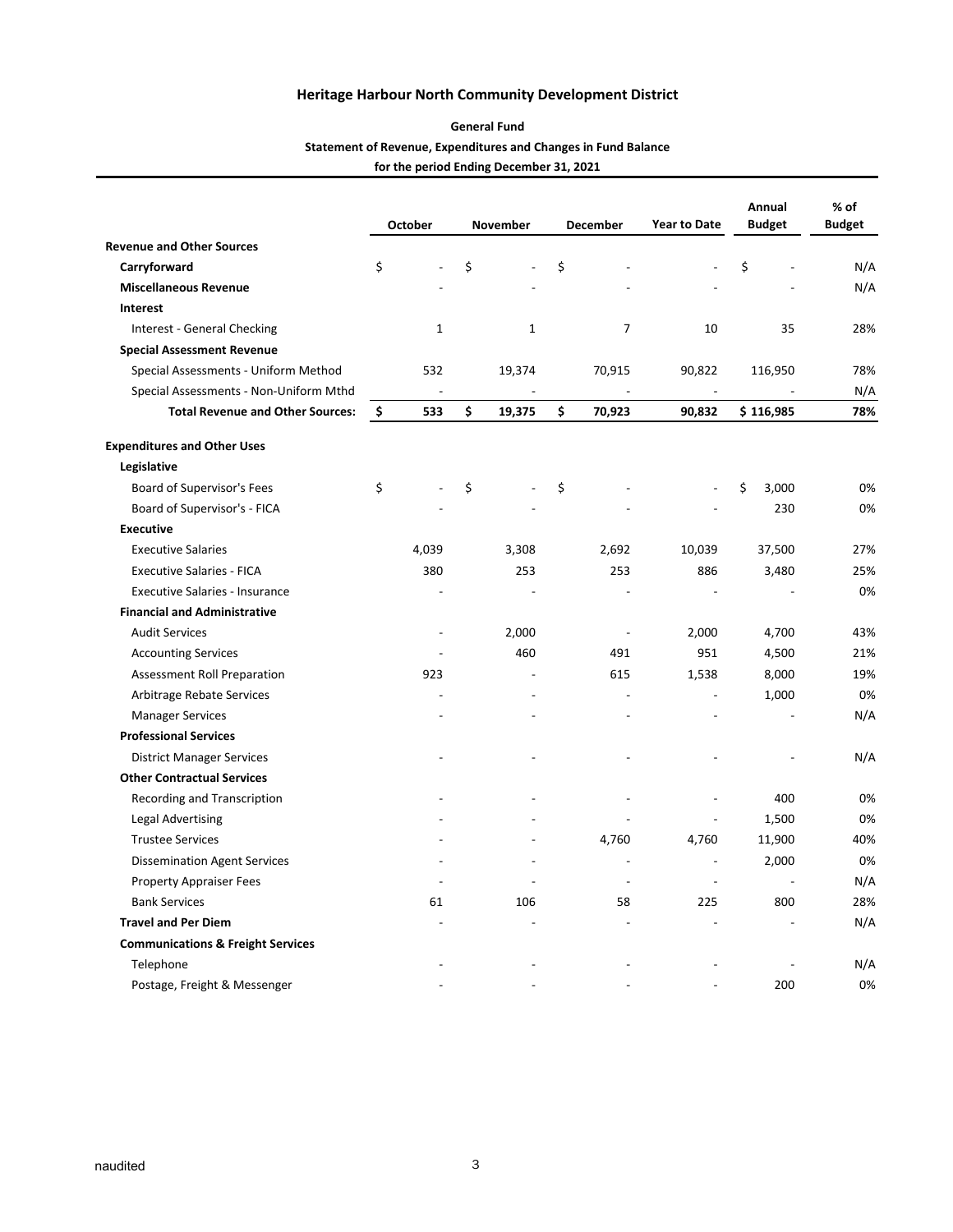#### **General Fund**

#### **Statement of Revenue, Expenditures and Changes in Fund Balance**

**for the period Ending December 31, 2021**

|                                           |    | October   | <b>November</b>          |    | <b>December</b>          | <b>Year to Date</b> | Annual<br><b>Budget</b> | % of<br><b>Budget</b> |
|-------------------------------------------|----|-----------|--------------------------|----|--------------------------|---------------------|-------------------------|-----------------------|
| <b>Rentals &amp; Leases</b>               |    |           |                          |    | ٠                        |                     |                         |                       |
| Miscellaneous Equipment Leasing           |    |           |                          |    |                          |                     |                         | N/A                   |
| <b>Computer Services</b>                  |    | 50        | 609                      |    | 50                       | 709                 | 7,300                   | 10%                   |
| Insurance                                 |    | 6,436     | $\overline{\phantom{0}}$ |    |                          | 6,436               | 6,600                   | 98%                   |
| <b>Printing &amp; Binding</b>             |    |           |                          |    | $\overline{\phantom{a}}$ |                     | 200                     | 0%                    |
| <b>Office Supplies</b>                    |    |           |                          |    |                          |                     |                         | N/A                   |
| <b>Subscription &amp; Memberships</b>     |    | 175       |                          |    |                          | 175                 | 175                     | 100%                  |
| <b>Legal Services</b>                     |    |           |                          |    |                          |                     |                         |                       |
| Legal - General Counsel                   |    |           |                          |    |                          |                     | 2,000                   | 0%                    |
| <b>Other General Government Services</b>  |    |           |                          |    |                          |                     |                         |                       |
| Engineering Services - General Fund       |    |           |                          |    |                          |                     | 1,000                   | 0%                    |
| <b>Payroll Services</b>                   |    |           |                          |    |                          |                     |                         | N/A                   |
| <b>Capital Outlay</b>                     |    |           |                          |    |                          |                     |                         |                       |
| <b>Reserves</b>                           |    |           |                          |    |                          |                     |                         |                       |
| Operation Reserve (Addition)              |    |           |                          |    |                          |                     | 20,500                  | 0%                    |
| <b>Total Expenditures and Other Uses:</b> | Ŝ. | 12,063    | \$<br>6,736              | \$ | 8,919                    | 27,718              | \$116,985               | 24%                   |
| Net Increase/ (Decrease) of Fund Balance  |    | (11, 530) | 12,640                   |    | 62,004                   | 63,114              |                         |                       |
| Fund Balance - Beginning                  |    | 111,181   | 99,651                   |    | 112,291                  | 111,181             | 114,598                 |                       |
| Fund Balance - Ending                     | Ś. | 99,651    | \$<br>112,291            | Ś  | 174,295                  | 174,295             | \$114,598               |                       |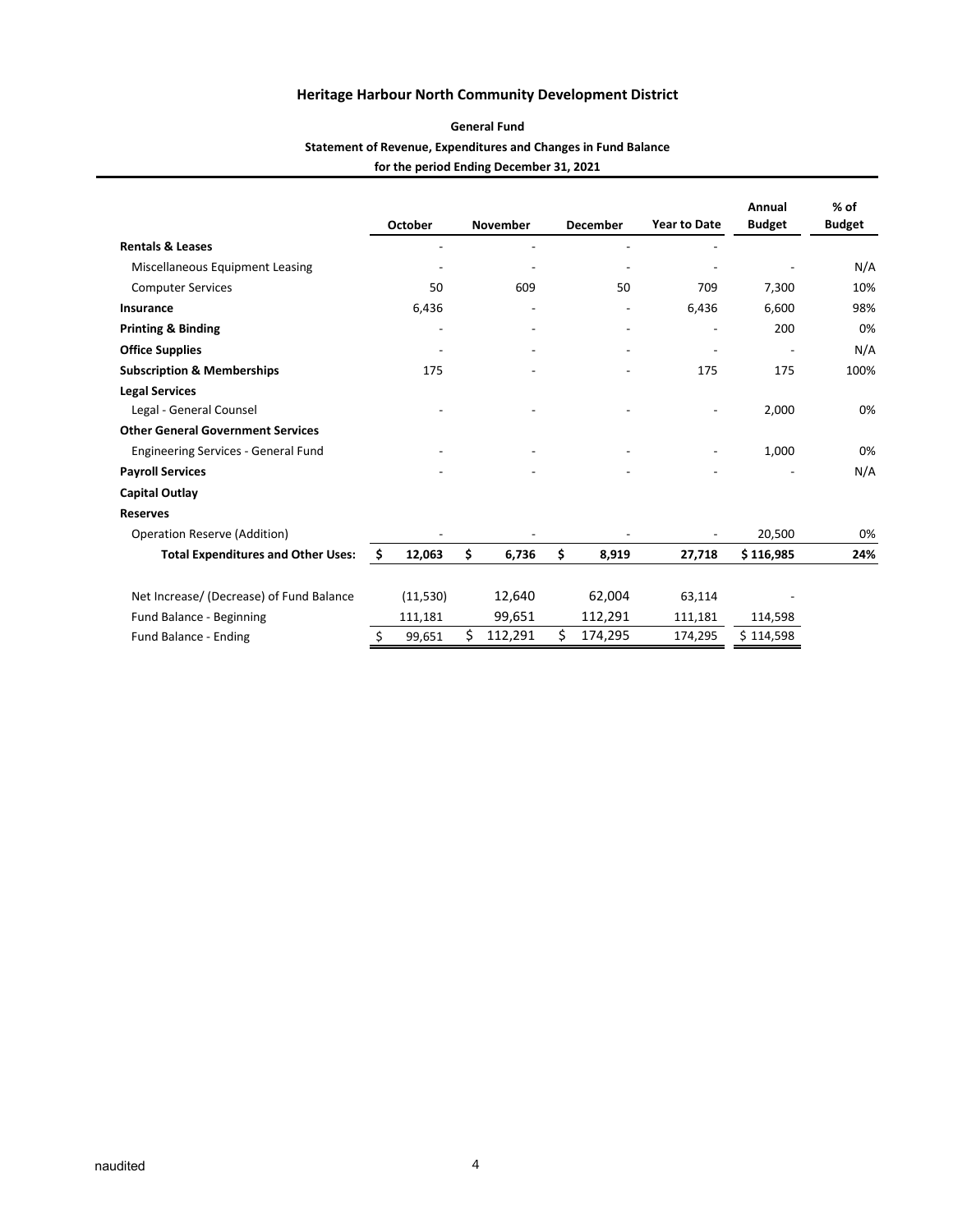## **Debt Service Fund ‐ Series 2014 Bonds Statement of Revenue, Expenditures and Changes in Fund Balance for the period Ending December 31, 2021**

|                                          |    | <b>October</b> |    | <b>November</b> |    | <b>December</b> |    | <b>Year to Date</b> |     | <b>Budget</b> | % of<br><b>Budget</b> |
|------------------------------------------|----|----------------|----|-----------------|----|-----------------|----|---------------------|-----|---------------|-----------------------|
| <b>Revenue and Other Sources</b>         |    |                |    |                 |    |                 |    |                     |     |               |                       |
| Carryforward                             | \$ |                | \$ |                 | Ś  |                 | \$ |                     | \$  |               | N/A                   |
| <b>Interest Income</b>                   |    |                |    |                 |    |                 |    |                     |     |               |                       |
| Capitalized Interest                     |    |                |    |                 |    |                 |    |                     |     |               | N/A                   |
| Revenue Account                          |    | $\Omega$       |    | 0               |    | 1               |    | $\overline{2}$      |     | 22            | 7%                    |
| <b>Reserve Account</b>                   |    | $\mathbf{1}$   |    | $\mathbf{1}$    |    | 0               |    | $\overline{2}$      |     |               | N/A                   |
| <b>Interest Account</b>                  |    | $\mathbf{1}$   |    | $\mathbf{1}$    |    |                 |    | $\overline{2}$      |     |               | N/A                   |
| Sinking Fund                             |    |                |    |                 |    |                 |    |                     |     |               | N/A                   |
| <b>Prepayment Account</b>                |    | $\Omega$       |    | 0               |    | $\mathbf 0$     |    | $\Omega$            |     |               | N/A                   |
| <b>Special Assessment Revenue</b>        |    |                |    |                 |    |                 |    |                     |     |               |                       |
| Special Assessments - Uniform Method     |    | 2,346          |    | 85,378          |    | 312,513         |    | 400,237             |     | 515,223       | 78%                   |
| Special Assessments - Non-Uniform Mthd   |    |                |    |                 |    |                 |    |                     |     |               | N/A                   |
| Special Assessments - Prepayments        |    |                |    |                 |    |                 |    |                     |     |               | N/A                   |
| <b>Other Financing Sources</b>           |    |                |    |                 |    |                 |    |                     |     |               |                       |
| Debt Proceeds                            |    |                |    |                 |    |                 |    |                     |     |               | N/A                   |
| <b>Inter-Fund Group Transfers In</b>     |    |                |    |                 |    |                 |    |                     |     |               | N/A                   |
| Total Revenue and Other Sources: \$      |    | 2,348          | \$ | 85,380          | \$ | 312,514         | \$ | 400,242             | \$  | 515,245       | 78%                   |
| <b>Expenditures and Other Uses</b>       |    |                |    |                 |    |                 |    |                     |     |               |                       |
| <b>Debt Service</b>                      |    |                |    |                 |    |                 |    |                     |     |               |                       |
| Principal - Mandatory                    | \$ |                | \$ |                 | Ś  |                 | \$ |                     | \$  | 155,000       | 0%                    |
| Principal - Early Redemptions            |    |                |    |                 |    |                 |    |                     |     |               | N/A                   |
| <b>Interest Expense</b>                  |    |                |    | 181,338         |    |                 |    | 181,338             |     | 362,675       | 50%                   |
| <b>Inter-Fund Group Transfers Out</b>    |    |                |    |                 |    |                 |    |                     |     |               | N/A                   |
| Total Expenditures and Other Uses: \$    |    |                | Ś  | 181,338         | \$ |                 | Ś. | 181,338             | \$. | 517,675       | 35%                   |
| Net Increase/ (Decrease) of Fund Balance |    | 2,348          |    | (95, 958)       |    | 312,514         |    | 218,905             |     | (2,430)       |                       |
| Fund Balance - Beginning                 |    | 503,313        |    | 505,661         |    | 409,703         |    | 503,313             |     | 499,168       |                       |
| Fund Balance - Ending                    | Ś  | 505,661        | Ś  | 409,703         | Ś. | 722,218         | Ŝ  | 722,218             | \$  | 496,738       |                       |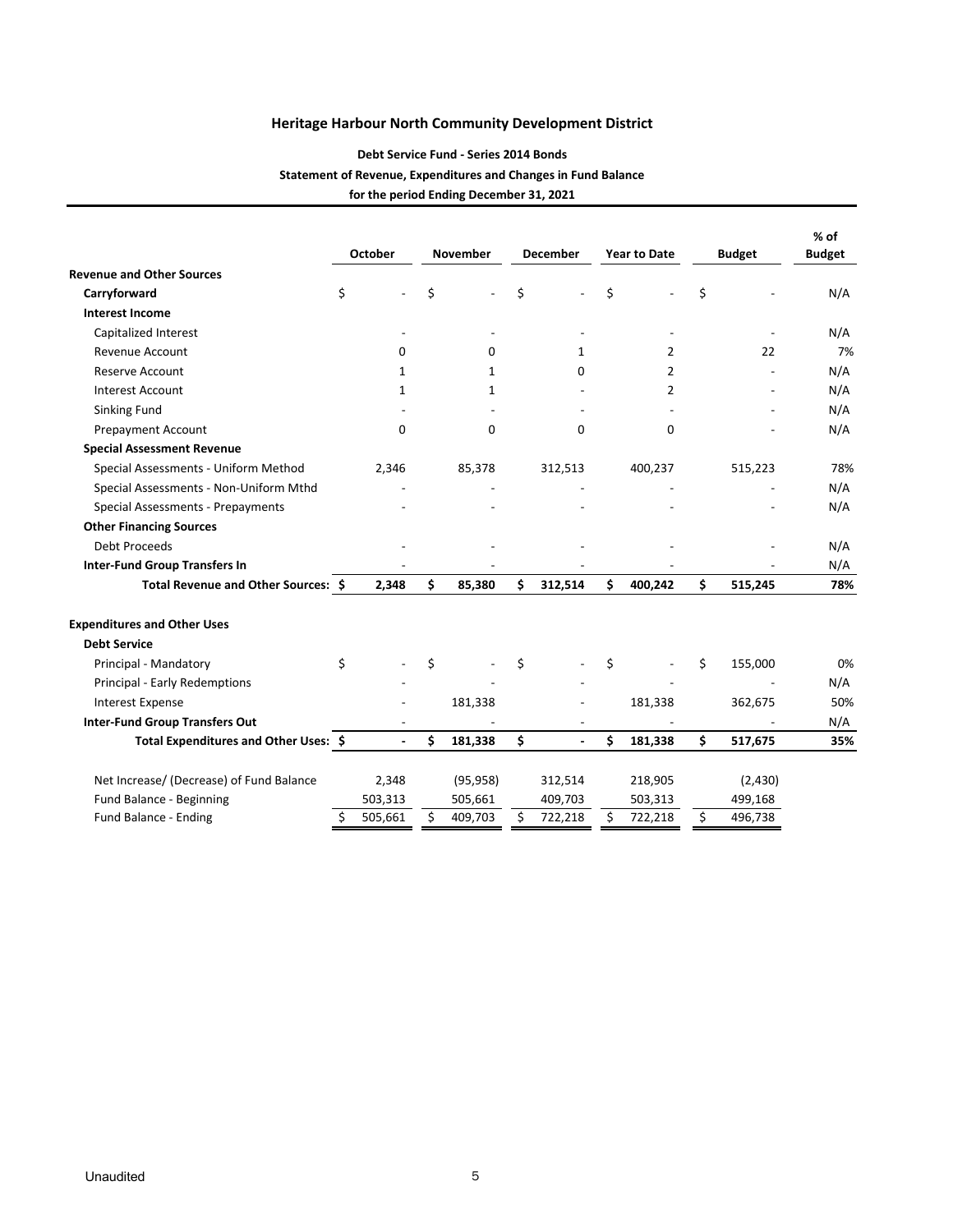## **Debt Service Fund ‐ Series 2017 Bonds Statement of Revenue, Expenditures and Changes in Fund Balance for the period Ending December 31, 2021**

|                                          |    | October        |    | <b>November</b> |    | <b>December</b>          |    | <b>Year to Date</b> |    | <b>Budget</b> | % of<br><b>Budget</b> |
|------------------------------------------|----|----------------|----|-----------------|----|--------------------------|----|---------------------|----|---------------|-----------------------|
| <b>Revenue and Other Sources</b>         |    |                |    |                 |    |                          |    |                     |    |               |                       |
| Carryforward                             | \$ |                | \$ |                 | \$ | $\overline{a}$           | \$ |                     | \$ |               | N/A                   |
| <b>Interest Income</b>                   |    |                |    |                 |    |                          |    |                     |    |               |                       |
| Revenue Account                          |    | 0              |    | $\overline{2}$  |    | 0                        |    | $\overline{2}$      |    |               | N/A                   |
| <b>Reserve Account</b>                   |    | $\overline{2}$ |    | $\Omega$        |    | $\Omega$                 |    | $\overline{2}$      |    | 20            | 9%                    |
| <b>Interest Account</b>                  |    |                |    | 0               |    |                          |    | $\Omega$            |    |               | N/A                   |
| Sinking Fund                             |    |                |    |                 |    |                          |    |                     |    |               | N/A                   |
| Prepayment Account                       |    |                |    |                 |    |                          |    |                     |    |               | N/A                   |
| <b>Excess Revenue</b>                    |    |                |    |                 |    |                          |    |                     |    |               | N/A                   |
| <b>Excess Reserve</b>                    |    |                |    | $\Omega$        |    | $\Omega$                 |    | $\Omega$            |    |               | N/A                   |
| Gain (loss) on Investments               |    |                |    |                 |    |                          |    |                     |    |               | N/A                   |
| <b>Special Assessment Revenue</b>        |    |                |    |                 |    |                          |    |                     |    |               |                       |
| Special Assessments - Uniform Method     |    | 6,222          |    | 226,426         |    | 828,802                  |    | 1,061,450           |    | 1,366,212     | 78%                   |
| Special Assessments - Non-Uniform Mthd   |    |                |    |                 |    |                          |    |                     |    |               | N/A                   |
| Special Assessments - Prepaid            |    |                |    |                 |    |                          |    |                     |    |               | N/A                   |
| <b>Debt Proceeds</b>                     |    |                |    |                 |    |                          |    |                     |    |               | N/A                   |
| <b>Inter-Fund Group Transfers In</b>     |    |                |    |                 |    |                          |    |                     |    |               | N/A                   |
| Total Revenue and Other Sources: \$      |    | 6,224          | \$ | 226,428         | \$ | 828,802                  |    | \$1,061,454         | \$ | 1,366,232     | 78%                   |
| <b>Expenditures and Other Uses</b>       |    |                |    |                 |    |                          |    |                     |    |               |                       |
| <b>Debt Service</b>                      |    |                |    |                 |    |                          |    |                     |    |               |                       |
| Principal - Mandatory                    | \$ |                | \$ |                 | \$ |                          | \$ |                     | \$ | 680,000       | 0%                    |
| Principal - Early Redemptions            |    |                |    |                 |    |                          |    |                     |    |               | N/A                   |
| <b>Interest Expense</b>                  |    |                |    | 339,763         |    |                          |    | 339,763             |    | 680,312       | 50%                   |
| <b>Special Items</b>                     |    |                |    |                 |    |                          |    |                     |    |               | N/A                   |
| <b>Inter-Fund Group Transfers Out</b>    |    |                |    |                 |    | $\overline{\phantom{a}}$ |    |                     |    |               | N/A                   |
| Total Expenditures and Other Uses: \$    |    | $\overline{a}$ | Ś  | 339,763         | \$ | $\overline{a}$           | \$ | 339,763             | Ś  | 1,360,312     | 25%                   |
| Net Increase/ (Decrease) of Fund Balance |    | 6,224          |    | (113, 334)      |    | 828,802                  |    | 721,692             |    | 5,920         |                       |
| Fund Balance - Beginning                 |    | 437,900        |    | 444,124         |    | 330,790                  |    | 437,900             |    | 441,724       |                       |
| Fund Balance - Ending                    | Ś  | 444,124        | \$ | 330,790         |    | \$1,159,592              |    | \$1,159,592         | Ś  | 447,644       |                       |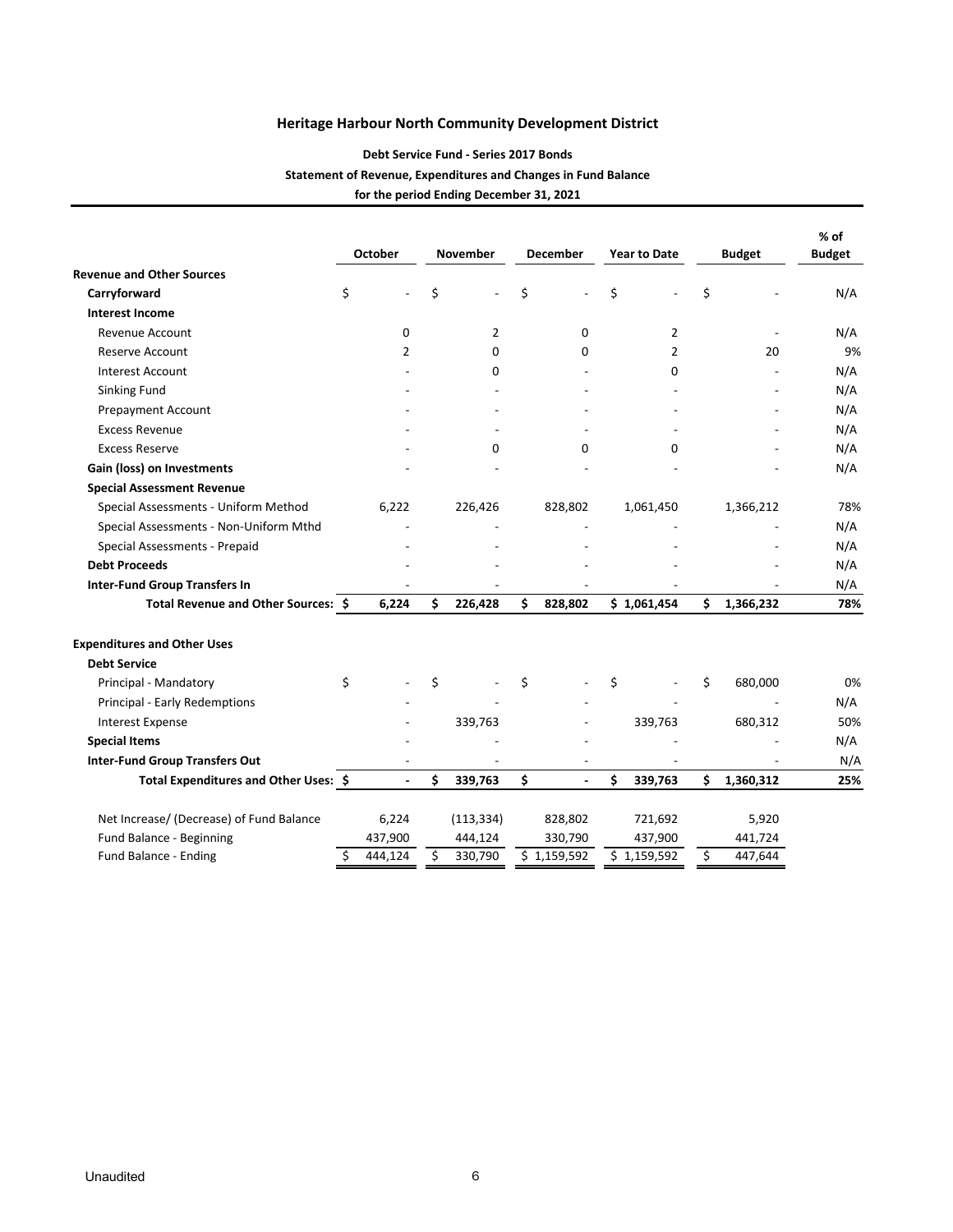## **Capital Projects Fund ‐ Series 2014 Bonds**

#### **Statement of Revenue, Expenditures and Changes in Fund Balance for the period Ending December 31, 2021**

|                                          | <b>October</b> |                | <b>November</b>      |    | <b>December</b>          |    | <b>Year to Date</b> | <b>Budget</b>        | % of<br><b>Budget</b> |
|------------------------------------------|----------------|----------------|----------------------|----|--------------------------|----|---------------------|----------------------|-----------------------|
| <b>Revenue and Other Sources</b>         |                |                |                      |    |                          |    |                     |                      |                       |
| Carryforward                             | \$             |                | \$                   | Ś  |                          | Ś. |                     | \$                   | N/A                   |
| <b>Interest Income</b>                   |                |                |                      |    |                          |    |                     |                      |                       |
| <b>Construction Account</b>              |                |                |                      |    |                          |    |                     |                      | N/A                   |
| Cost of Issuance                         |                |                |                      |    |                          |    |                     |                      | N/A                   |
| <b>Other Financing Sources</b>           |                |                |                      |    |                          |    |                     |                      |                       |
| <b>Debt Proceeds</b>                     |                |                |                      |    |                          |    |                     |                      | N/A                   |
| <b>Inter-Fund Group Transfers In</b>     |                |                |                      |    |                          |    |                     |                      | N/A                   |
| Total Revenue and Other Sources: \$      |                | $\overline{a}$ | \$                   | \$ | $\overline{a}$           | \$ |                     | \$<br>$\overline{a}$ | N/A                   |
| <b>Expenditures and Other Uses</b>       |                |                |                      |    |                          |    |                     |                      |                       |
| <b>Financial and Administrative</b>      |                |                |                      |    |                          |    |                     |                      |                       |
| Special Assessment Methodology           | \$             |                | \$                   | \$ |                          | \$ |                     | \$                   | N/A                   |
| <b>District Manager Services</b>         |                |                |                      |    |                          |    |                     |                      | N/A                   |
| <b>Underwriters' Services</b>            |                |                |                      |    |                          |    |                     |                      | N/A                   |
| <b>Other Contractual Services</b>        |                |                |                      |    |                          |    |                     |                      |                       |
| <b>Trustee Services</b>                  |                |                |                      |    |                          |    |                     |                      | N/A                   |
| <b>Printing &amp; Binding</b>            |                |                |                      |    |                          |    |                     |                      | N/A                   |
| <b>Legal Services</b>                    |                |                |                      |    |                          |    |                     |                      | N/A                   |
| Flood Control - Stormwater Management    |                |                |                      |    |                          |    |                     |                      |                       |
| <b>Engineering Services</b>              |                |                |                      |    |                          |    |                     |                      | N/A                   |
| Legal Services                           |                |                |                      |    |                          |    |                     |                      | N/A                   |
| Capital Outlay                           |                |                |                      |    |                          |    |                     |                      | N/A                   |
| <b>Other Financing Uses</b>              |                |                |                      |    |                          |    |                     |                      |                       |
| Original Issue Discount                  |                |                |                      |    |                          |    |                     |                      | N/A                   |
| <b>Inter-Fund Group Transfers Out</b>    |                |                |                      |    |                          |    |                     |                      | N/A                   |
| Total Expenditures and Other Uses: \$    |                | $\overline{a}$ | \$<br>$\overline{a}$ | \$ | $\overline{\phantom{a}}$ | \$ | $\overline{a}$      | \$<br>$\blacksquare$ | N/A                   |
| Net Increase/ (Decrease) of Fund Balance |                |                |                      |    |                          |    |                     |                      |                       |
| Fund Balance - Beginning                 |                |                |                      |    |                          |    |                     |                      |                       |
| Fund Balance - Ending                    | Ś              |                |                      |    |                          |    |                     | \$                   |                       |